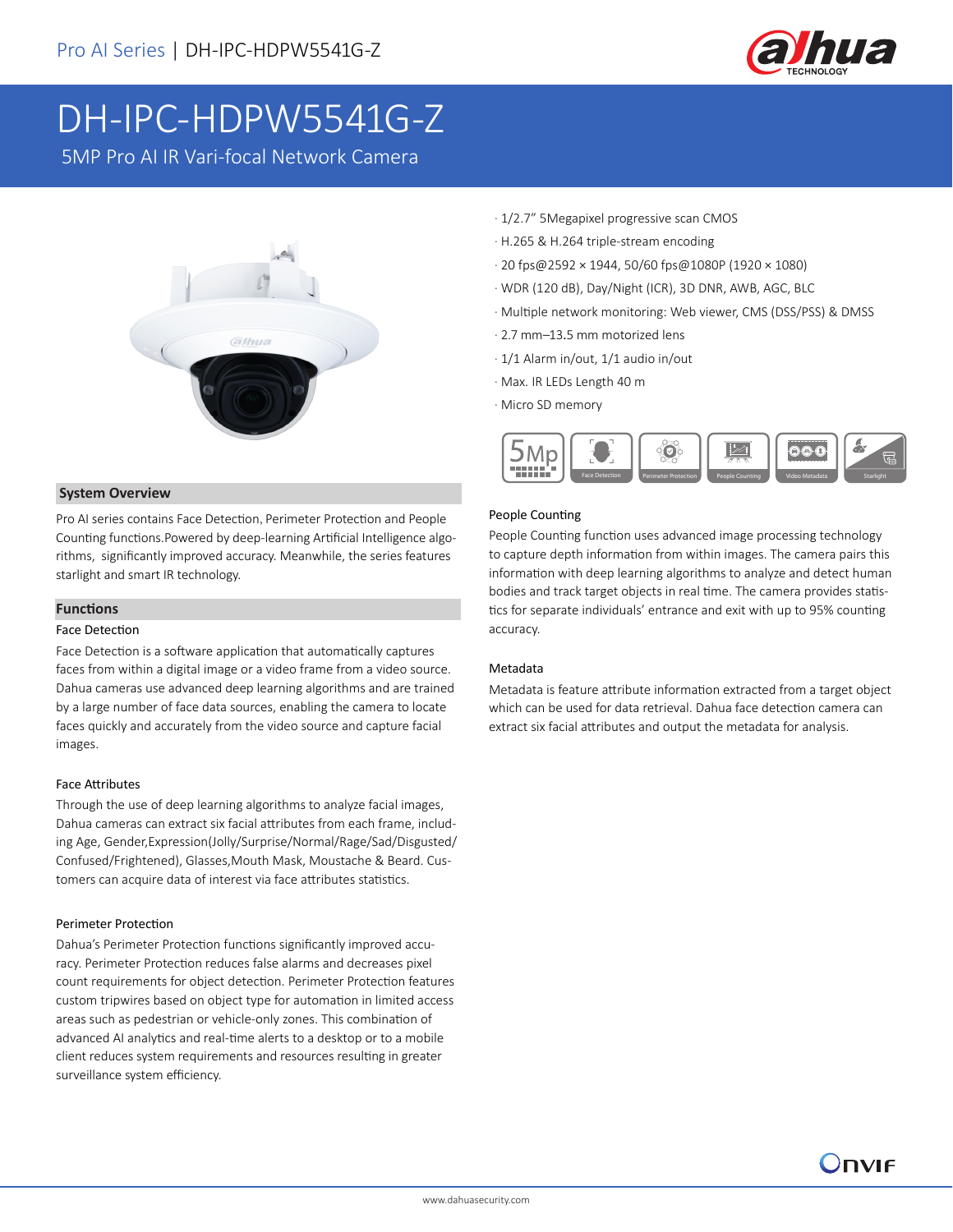## Pro AI Series | DH-IPC-HDPW5541G-Z

#### **Technical Specification**

| Camera                   |      |                                                                                |            |            |           |
|--------------------------|------|--------------------------------------------------------------------------------|------------|------------|-----------|
| Image Sensor             |      | 1/2.7" 5Megapixel progressive scan CMOS                                        |            |            |           |
| <b>Effective Pixels</b>  |      | 2592 (H) × 1944 (V)                                                            |            |            |           |
| RAM/ROM                  |      | 1 GB/128 MB                                                                    |            |            |           |
| Scanning System          |      | Progressive                                                                    |            |            |           |
| Electronic Shutter Speed |      | Auto/Manual, 1/3 s-1/100000 s                                                  |            |            |           |
| Minimum Illumination     |      | 0.005Lux@F1.5                                                                  |            |            |           |
| <b>IR Distance</b>       |      | Distance up to 40 m (131 ft)                                                   |            |            |           |
| IR On/Off Control        |      | Auto/Manual                                                                    |            |            |           |
| <b>IRIFDs</b>            |      | 3                                                                              |            |            |           |
| Lens                     |      |                                                                                |            |            |           |
| Lens Type                |      | Motorized vari-focal                                                           |            |            |           |
| Mount Type               |      | Board-in                                                                       |            |            |           |
| Focal Length             |      | 2.7 mm-13.5 mm                                                                 |            |            |           |
| Max. Aperture            |      | F1.5                                                                           |            |            |           |
| Angle of View            |      | H: 100°-28°, V: 72°-21° (2592 × 1944)<br>H: 104°-29°, V: 55°-16° (2688 × 1520) |            |            |           |
| Aperture Type            |      | Auto                                                                           |            |            |           |
| Close Focus Distance     |      | $0.8$ m (2.62 ft)                                                              |            |            |           |
| <b>DORI Distance</b>     | Lens | Detect                                                                         | Observe    | Recognize  | Identify  |
|                          | W    | 64m(210ft)                                                                     | 26m(85ft)  | 13m(43ft)  | 6m(20ft)  |
|                          | T    | 212m(696ft)                                                                    | 85m(279ft) | 42m(138ft) | 21m(69ft) |
| Pan/Tilt/Rotation        |      |                                                                                |            |            |           |

Pan/Tilt/Rotation Range Pan: 0°-355°; Tilt: 0°-75°; Rotation: 0°-355°

#### Artificial Intelligence

֦֚

| <b>Face Detection</b>  | Support face image capture                                                                                                                                                                    |  |  |  |
|------------------------|-----------------------------------------------------------------------------------------------------------------------------------------------------------------------------------------------|--|--|--|
| <b>Face Attributes</b> | Support 6 kinds of face attributes extraction: Age,<br>Gender, Expression (Jolly, Surprise, Normal, Rage, Sad,<br>Disgusted, Confused, Frightened), Glasses, Mouth Mask,<br>Moustache & Beard |  |  |  |
| Perimeter Protection   | Tripwire, intrusion (Recognition of vehicle and people),<br>fast moving, loitering detection, parking detection and<br>people gathering                                                       |  |  |  |
| People Counting        | Support Line crossing/Region/Queueing people counting;<br>Support 4 accesses independent detection, 4 areas<br>independent detection                                                          |  |  |  |
| General Intelligence   |                                                                                                                                                                                               |  |  |  |
| Event Trigger          | Motion detection, Video tampering, Scene changing,<br>Network disconnection, IP address conflict, Illegal<br>Access, Storage anomaly                                                          |  |  |  |
| General Intelligence   | <b>Object Abandoned/Missing</b>                                                                                                                                                               |  |  |  |
| Heat Map               | Yes                                                                                                                                                                                           |  |  |  |
| Video                  |                                                                                                                                                                                               |  |  |  |
| Compression            | H.265, H.264, H.264B, H.264H,<br>MJPEG (sub stream)                                                                                                                                           |  |  |  |

| Smart Codec                             | Yes                                                                                                                                                                                 |  |  |
|-----------------------------------------|-------------------------------------------------------------------------------------------------------------------------------------------------------------------------------------|--|--|
| <b>Streaming Capability</b>             | 3 Streams                                                                                                                                                                           |  |  |
| Resolution                              | 2592 × 1944/2688 × 1520/2560 × 1440/2304 ×<br>1296/1080P (1920 × 1080)/1.3M (1280 × 960)/720P<br>(1280 × 720)/D1 (704 × 576/704 × 480)/VGA (640 ×<br>480)/CIF (352 × 288/352 × 240) |  |  |
|                                         | Main Stream: 2592 × 1944 (1 fps-20 fps)<br>2560 × 1440 (1 fps-25/30 fps)<br>1920 × 1080 (1 fps-50/60 fps)                                                                           |  |  |
| Frame Rate                              | Sub Stream: D1 (1 fps-20/30 fps)<br>D1 (1 fps-50 fps)                                                                                                                               |  |  |
|                                         | Third Stream: 1080P (1 fps-17 fps)                                                                                                                                                  |  |  |
| <b>Bit Rate Control</b>                 | CBR/VBR                                                                                                                                                                             |  |  |
| <b>Bit Rate</b>                         | H.264: 32 Kbps-8192 Kbps<br>H.265: 19 Kbps-8192 Kbps                                                                                                                                |  |  |
| Day/Night                               | Auto(ICR)/Color/B/W                                                                                                                                                                 |  |  |
| <b>BLC Mode</b>                         | BLC/HLC/WDR (120 dB)                                                                                                                                                                |  |  |
| White Balance                           | Auto/Natural/Street Lamp/Outdoor/Manual                                                                                                                                             |  |  |
| Gain Control                            | Auto/Manual                                                                                                                                                                         |  |  |
| Noise Reduction                         | 3D DNR                                                                                                                                                                              |  |  |
| <b>Motion Detection</b>                 | Off/On (4 Zone, Rectangle)                                                                                                                                                          |  |  |
| Region of Interest                      | Off/On (4 Zone)                                                                                                                                                                     |  |  |
| Electronic Image Stabilization<br>(EIS) | Yes                                                                                                                                                                                 |  |  |
| Smart IR                                | Yes                                                                                                                                                                                 |  |  |
| Defog                                   | Yes                                                                                                                                                                                 |  |  |
| Flip                                    | 0°/90°/180°/270°                                                                                                                                                                    |  |  |
| Mirror                                  | Off/On                                                                                                                                                                              |  |  |
| Privacy Masking                         | Off/On (4 Area, Rectangle)                                                                                                                                                          |  |  |
| Audio                                   |                                                                                                                                                                                     |  |  |
| Compression                             | G.711a, G.711Mu, G.726, AAC, G.723                                                                                                                                                  |  |  |
| Network                                 |                                                                                                                                                                                     |  |  |
| Ethernet                                | RJ-45 (10/100 Base-T)                                                                                                                                                               |  |  |
| Protocol                                | IPv4;IPv6;HTTP;HTTPS;TCP;UDP;ARP;RTP;RTSP;RTCP<br>;RTMP;SMTP;FTP;SFTP;DHCP;DNS;DDNS;QoS;UPnP<br>;NTP;Multicast;ICMP;IGMP;NFS;PPPoE;802.1x;SNMP                                      |  |  |
| Interoperability                        | ONVIF (Profile S/Profile G/Profile T), CGI, Milstone,<br>Genetec, P2P                                                                                                               |  |  |
| <b>Streaming Method</b>                 | Unicast/Multicast                                                                                                                                                                   |  |  |
| Max. User Access                        | 20 Users                                                                                                                                                                            |  |  |
| Edge Storage                            | NAS;FTP;SFTP;Micro SD card 256 GB                                                                                                                                                   |  |  |
| Web Viewer                              | IE (versions newer than IE8), Chrome,<br>Firefox, Safari (versions newer than Safari 12)                                                                                            |  |  |
| Management Software                     | Smart PSS, DSS, DMSS                                                                                                                                                                |  |  |
| Smart Phone                             | iOS, Android                                                                                                                                                                        |  |  |
| Certifications                          |                                                                                                                                                                                     |  |  |
| Certifications                          | CE-LVD:EN60950-1<br>CE-EMC:Electromagnetic Compatibility Directive<br>2014/30/EU<br>FCC: 47 CFR FCC Part 15, Subpart B                                                              |  |  |